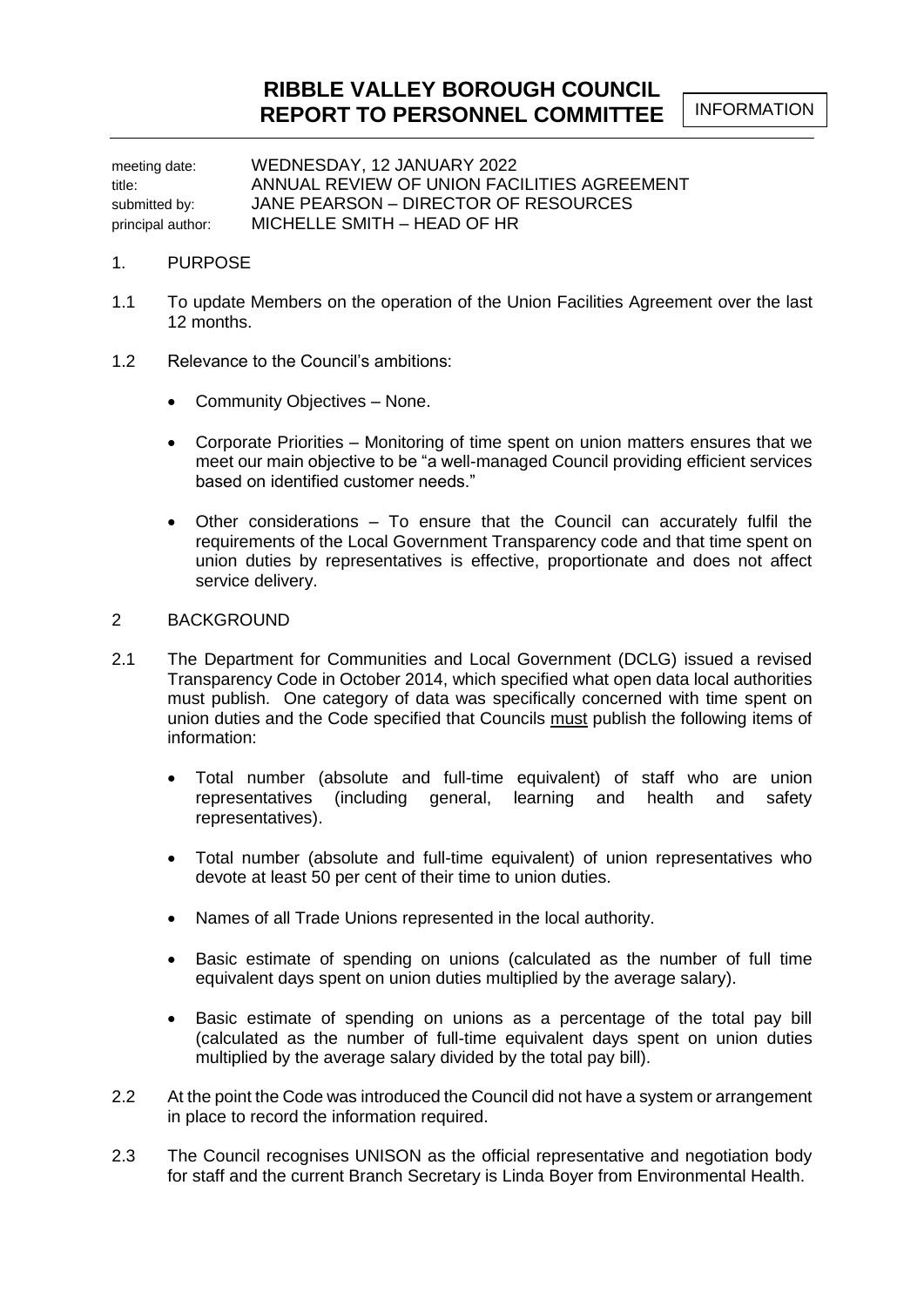#### 3 ISSUES

- 3.1 In order to meet the requirements of the Code and to more effectively manage the amount of time spent on union duties we worked with Linda to reach agreement on a formal Facilities Agreement.
- 3.2 The Agreement was formally agreed in June 2016. A copy of the Agreement is attached at Appendix A.
- 3.3 As part of the Agreement we confirmed that Linda could have 3hrs per week (1hr per day on Monday morning, Wednesday afternoon and Friday morning respectively) as designated 'surgery' time when UNISON members could make appointments to discuss matters with her or for her to complete UNISON admin work. This system has worked very successfully throughout the year. In addition to the 'surgery' time, Linda also has regular meetings with myself and accompanies UNISON members at various meetings.
- 3.4 In order to meet the requirements of the Transparency Code we now keep a record of time spent on union duties and for the period January 2021 to December 2021 this can be broken down as follows:

| Time spent at Regional meetings, UNISON Conference | 86 hrs 12 mins |
|----------------------------------------------------|----------------|
| and training                                       |                |
| Time spent dealing with internal meetings*         | 36 hrs 25 mins |

#### **Total 122 hrs 37 mins = approximately 16 days**

(based on a standard day of 7hrs 24 mins)

This compares to a total for 2019 (no figures recorded in 2020 due to covid) of 126 hrs 19 mins i.e approximately 17 days

\* This includes regular monthly meetings with HR, CMT meetings, Job Evaluation work and accompanying staff at HR related meetings.

We will use this data to meet the criteria outlined in section 2 above.

(Linda has also worked 165 hrs, equivalent to approximately 22 days, in her own time on UNISON business.)

- 3.5 The Facilities Agreement has worked very well over the course of the last 12 months and I will continue to produce an annual report to Committee for information purposes.
- 4 RISK ASSESSMENT
	- Resources: The Facilities Agreement ensures that time spent on union duties represents an effective use of time and fits in with department workloads.
	- Technical, Environmental and Legal: We are required to publish specific information to meet the demands of the Local Government Transparency Code.
	- Political: No implications identified.
	- Reputation: No implications identified.
	- Equality & Diversity No implications identified.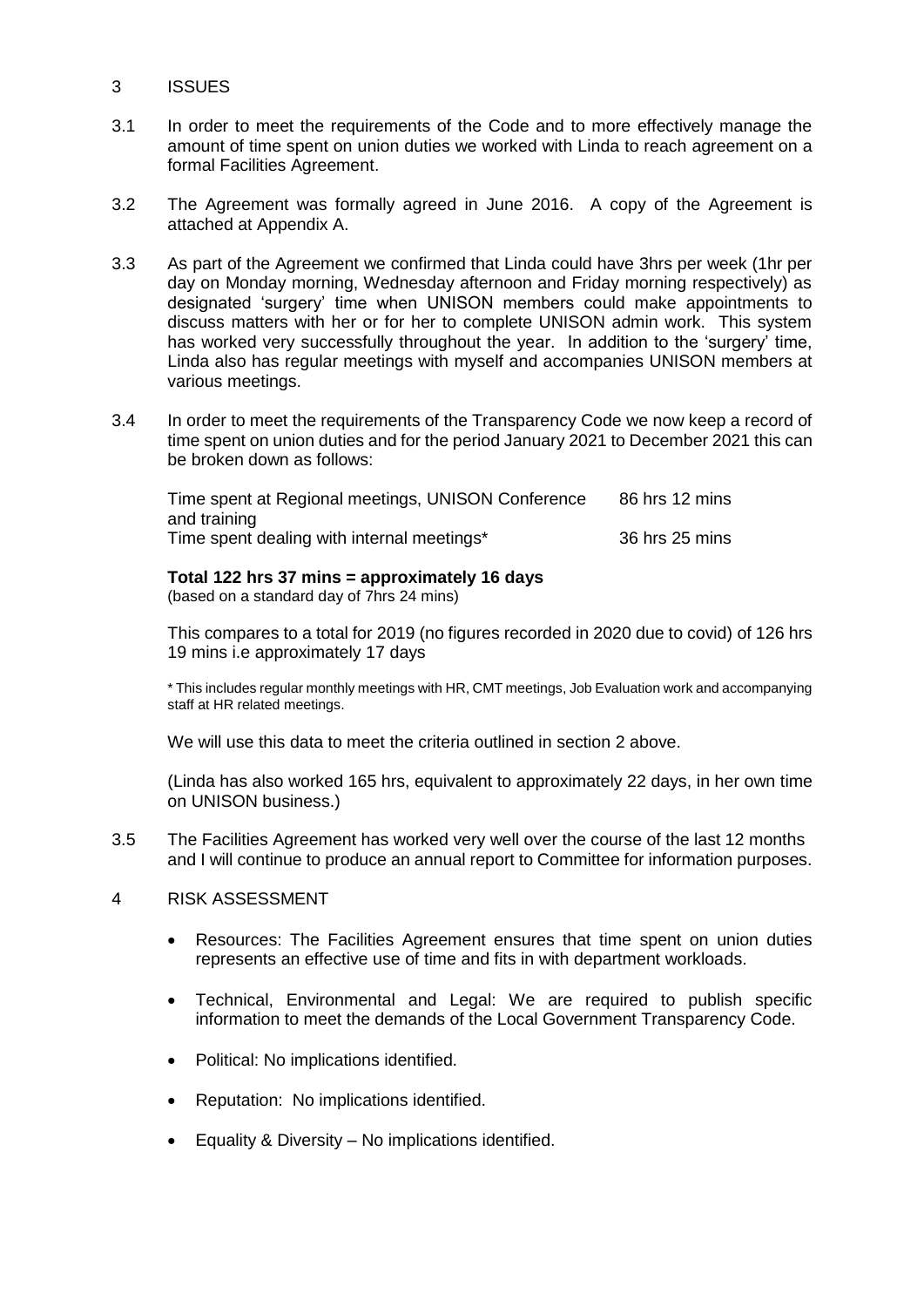#### 5 **CONCLUSION**

5.1 The data recorded and collated will enable us to publish the necessary information to meet the requirements of the Local Government Transparency Code.

M<sup>S</sup>

Le Peode

MICHELLE SMITH JANE PEARSON<br>HEAD OF HR DIRECTOR OF RESOURCES

For further information please ask for Michelle Smith, ext 4402.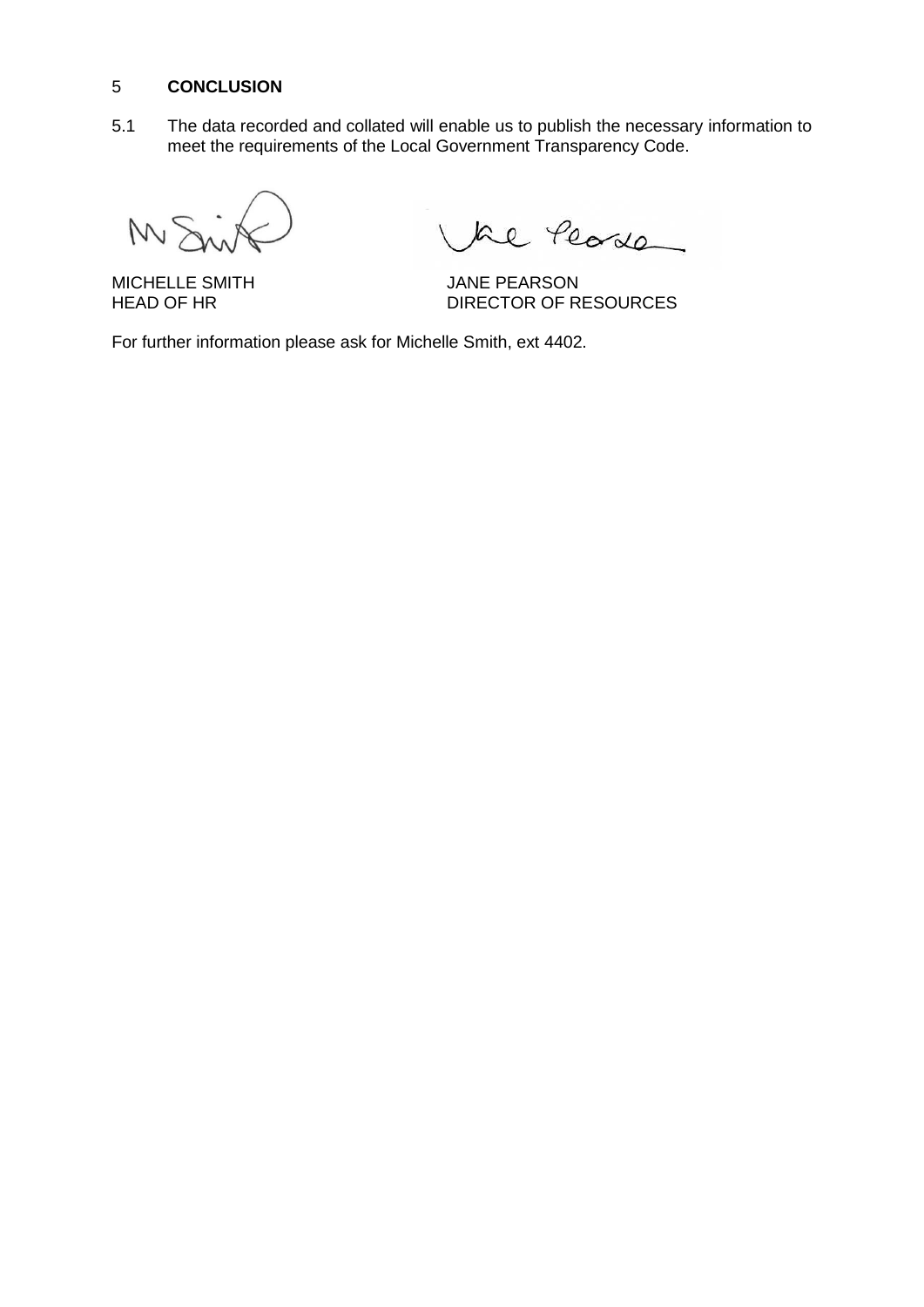### **APPENDIX A**



## **Ribble Valley Borough Council**

www.ribblevalley.gov.uk

# **FACILITIES AGREEMENT TIME OFF FOR TRADE UNION DUTIES**

Agreed October 2016 Last updated January 2022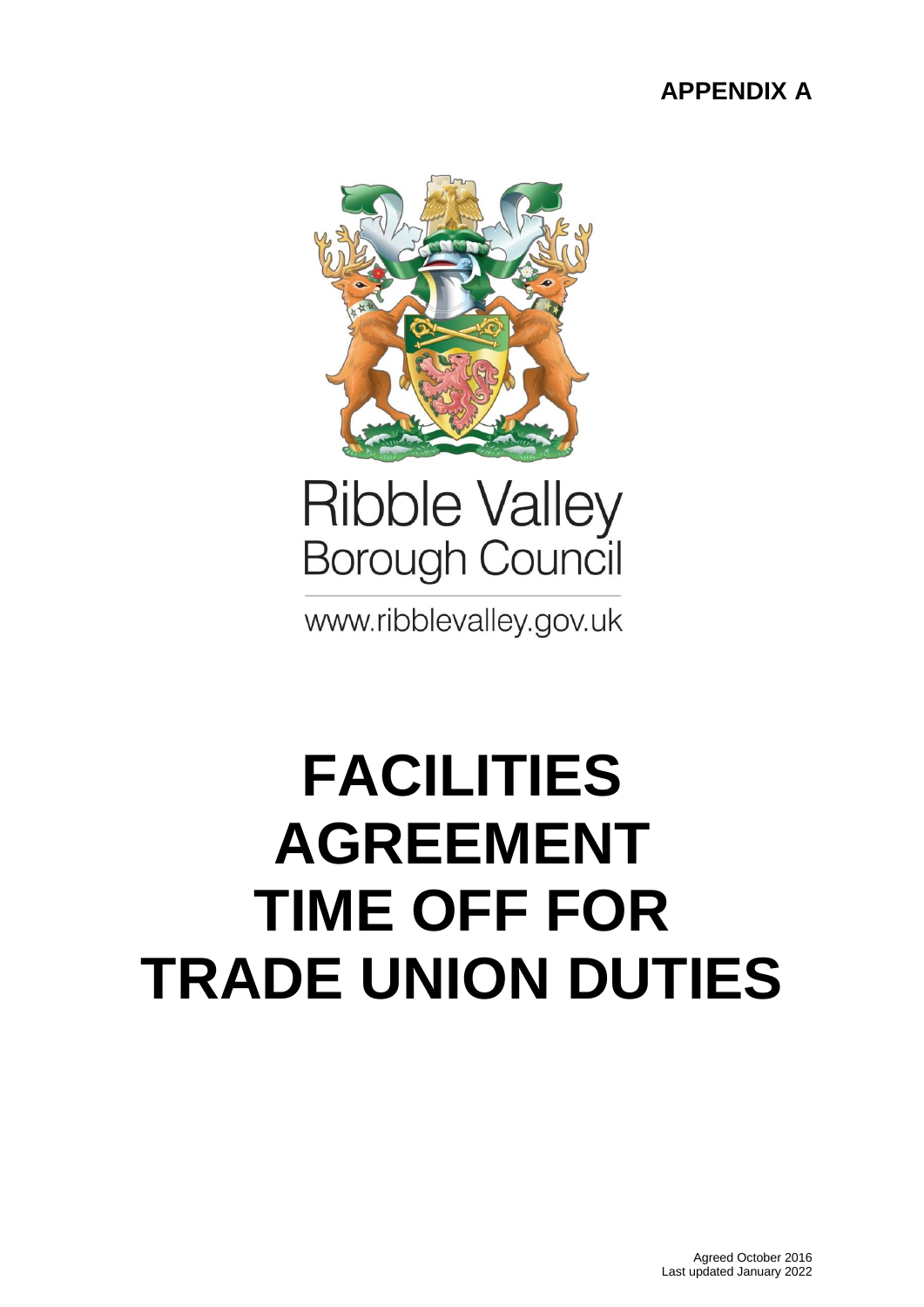- 1. The Branch Secretary will be allowed 1 hour between 11am and 12 noon on Mondays, and Fridays, and between 2pm and 3pm on Wednesdays, to deal with union matters.
- 2. The Branch Secretary may book one of the rooms in the Council Offices to use during this time.
- 3. In addition, the Branch Secretary will be allowed to attend any meetings called by the Employer e.g CMT, monthly meetings with the Head of HR, attendance at capability/review meetings, disciplinary hearings etc. The Branch Secretary will also be allowed up to an hour of preparation time for any of these meetings.
- 4. The Branch Secretary will be allowed to deal with urgent emails or phone calls on union matters outside the weekly allowance provided they are dealt with promptly. In most cases it is expected that the Branch Secretary will respond with a 'holding' email/`telephone call and defer dealing with a matter until the next prescribed 'slot' as outlined at point 1.
- 5. The Branch Secretary will also be allowed to attend any regional or national meetings where matters relevant to NJC terms and conditions are to be discussed. A schedule of regular meetings should be submitted to the Head of Service (with a copy to the relevant flexi administrator) for approval at the beginning of the year where possible, so that service delivery is not adversely affected by the representative's absence. Any additional extra ordinary meetings will need to be approved in advance by the Head of Service.
- 6. If the Branch Secretary has any other official role that requires attendance at National meetings eg Regional representative, he/she will be allowed to attend subject to approval from the Head of Service. Compensation for attendance at such meetings will be claimed back from UNISON Regional offices.
- 7. Union members will be given up to an hour to attend the Annual General Meeting. The Council Chamber can be booked for the meeting.
- 8. The Branch Secretary and any associates must clock out when dealing with Union matters as outlined above (with the exception of point 4 above) or deal with matters in their own time.
- 9. The Branch Secretary and associates will be allowed time for official union training subject to the approval of their Head of Service and existing workloads/impact on service delivery. Requests to attend the training must be submitted to the Head of Service well in advance. Members who attend training will be credited with a standard half or full day as per our normal arrangements for training.
- 10. The current Branch Secretary is Linda Boyer.

Theresa Sanderson Chair James Marshall **Treasurer** Mark Cookson **Communications** Karen Kenyon **Health & Safety Officer** Peter Lancaster Sports/Social Liz Nash Welfare Lauren Bury **Music Contact** Workplace Contact

Christine Speak Membership and Communications